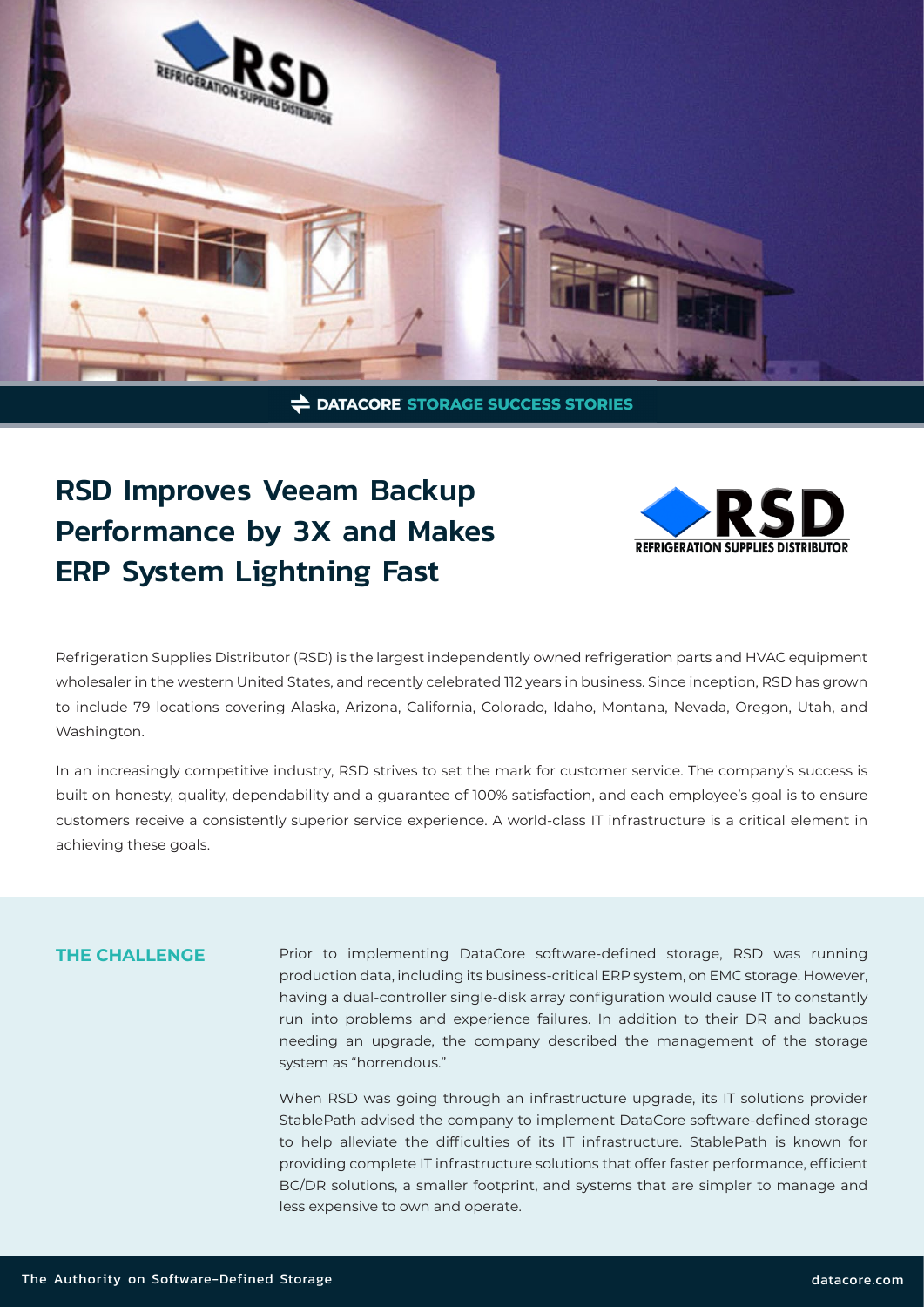**THE SOLUTION** A large part of the infrastructure upgrade involved virtualizing the ERP system among others, and a key consideration was the performance needed to power this business-critical asset. The ERP provider ran initial tests with DataCore softwaredefined storage for RSD and the results were impressive—not only did it meet the existing performance needs, it actually sped up the system significantly.

> "DataCore software-defined storage has made our ERP system lightning quick which wasn't always the case," said Jim Barnes, CIO of RSD. "Once we saw how fast DataCore was, the decision to move over was a no-brainer."

> To their surprise, not only did the ERP system experience immediate performance gains, but their Veeam backups ran three times faster than before. Their DR replication RPO dramatically improved to less than two seconds and their VM-clone jobs became ultrafast overnight.

> RSD has two DataCore software-defined storage nodes in the data center and corporate office that are 100% mirrored. If server upgrades or maintenance are required, IT can take one DataCore node down at any time—even during the business day. They are brought back up and resynchronized, and no one in the company has ever realized a difference.

> Since moving to DataCore software-defined storage, RSD has also enjoyed 100% uptime—there hasn't been a single time when the system has gone down. For example, RSD experienced a situation in which electrical work was being performed in its data center; an electrician was rewiring to bring more power in and had done something incorrectly that accidentally popped a number of breakers. This took a large portion of the datacenter down, but not DataCore; it was one of the only elements to continuously operate without interruption.

> "DataCore has enabled 100% uptime the entire time we have been using it, which is absolutely critical as it runs 99.9% of all of our data," Barnes noted. "If DataCore were to shut down, the whole data center would too."

> Previously, RSD was doing straight backups to tapes, causing their Veeam backups to take a long time to complete. They decided to introduce DataCore as their new backup-to-disk solution for all their backups and the results were shocking. Every backup job was completing three times faster using software-defined storage as the target storage.

> RSD is also using DataCore software-defined storage to replicate critical data to its disaster recovery site in Peoria, AZ. This replication happens almost in real-time, whereas before, it was held to a specific after-hours schedule, which presented the potential for significant data loss ramifications in the event of an emergency. With DataCore, once an order is placed it is over to the DR site within two seconds. In the event of a failure or natural disaster, copies of all critical data are ready to simply power on.

> Furthermore, being able to run VMs on DataCore software-defined storage enables high availability on the servers. RSD's IT environment changes so frequently, and DataCore makes the process of DR backup and restore seamless.

> RSD connects all ESX servers to DataCore so if anything were to go down, for example, RSD can roll it over and power it up on another ESX because the back end is DataCore and it's all connected—running on single storage from a single location. In a disaster scenario, ESX servers would be ready to be up and running in Peoria with a switch.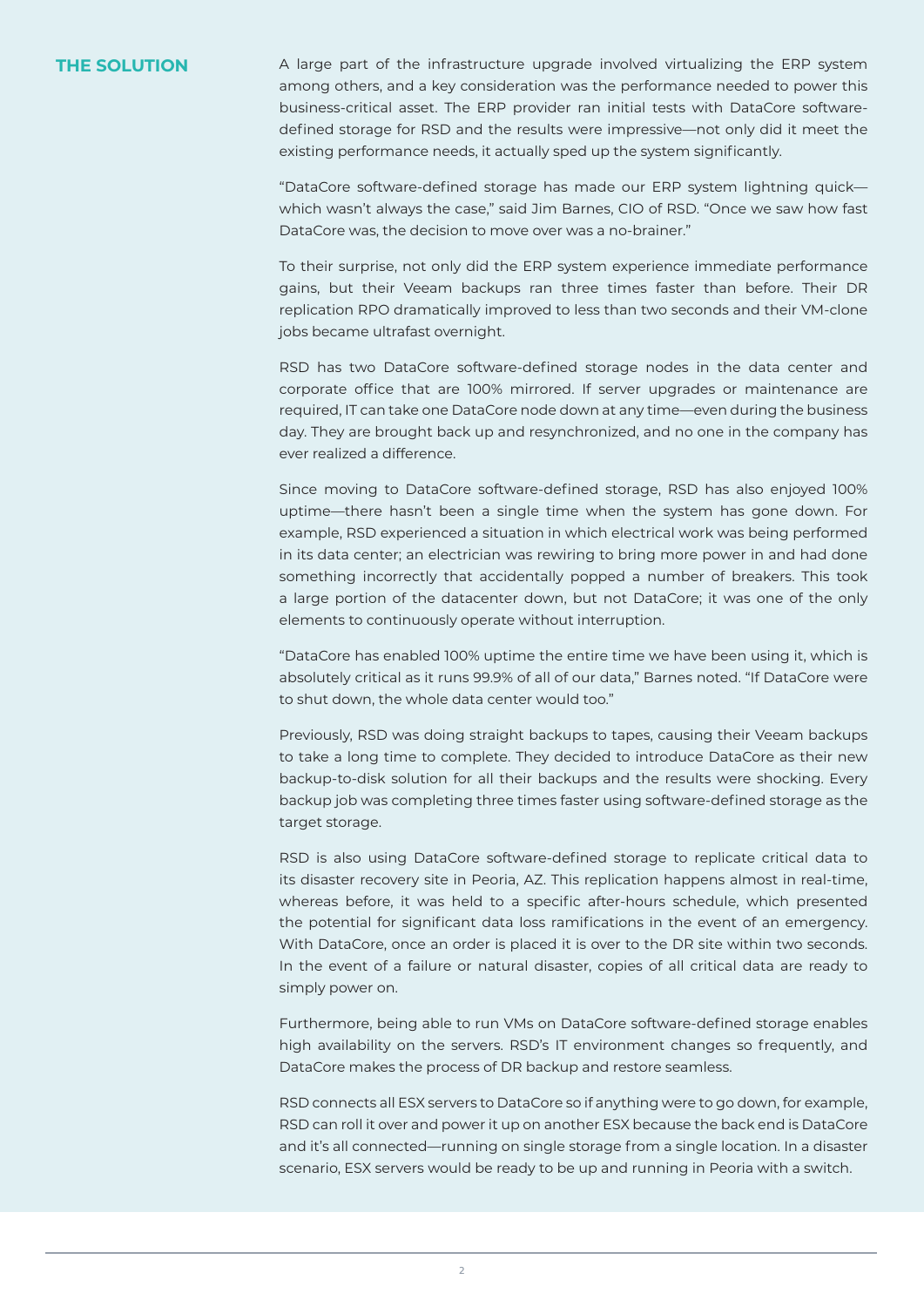# **THE OUTCOME**

#### **PHYSICAL SERVER REDUCTION**

With DataCore's help, RSD has effectively converted 60 of its physical servers to six virtual servers while making DataCore SDS the single layer of enterprise storage services for performance, high availability, disaster recovery, continuous data protection and Veeam's backup target. Their environment used to have multiple racks of equipment and now has been drastically reduced as they are virtualizing servers with ESXi and virtualizing storage with DataCore.

The reduction in physical servers has also resulted in massive cost savings. For example, before virtualizing its IT infrastructure with software-defined storage, RSD's data center had two commercial AC units operating at all times. After implementing DataCore, RSD was able to completely shut down one of the units, yielding significant savings in terms of electricity, wear and tear, and more. In fact, soon after deploying DataCore's SDS solution, the local utility company visited RSD's site to check that its equipment was reporting correctly because there was such a noticeable drop in power consumption!

All virtual machines are reading/writing to DataCore's virtual disks, as well as the ERP system and a number of other systems that require high performance. This was previously impossible because the storage simply wasn't fast enough.

#### **LIGHTNING FAST ERP SYSTEM**

The increased performance of the ERP system has also enabled RSD to implement advanced inventory management. It can load a live copy of the ERP data in a dev environment, update the database and have the most updated information live and available within a few hours.

Even RSD customers have noticed a difference. The high performance allows stability of the ERP system when writing orders/tickets, and users are not constantly waiting for the next screen to load. Additionally, processing time in retail locations is reduced because of faster response times, speeding up the order process for salespeople.

Another huge benefit is storage diversity. RSD is running two environments with DataCore software-defined storage, all containing different equipment from a variety of vendors, including HP, Dell and Lenovo. DataCore enables all of these platforms to seamlessly communicate with each other.

#### **HA AND COMPREHENSIVE DR**

RSD has found DataCore's continuous data protection (CDP) functionality to be tremendously valuable. In a situation of failure or corruption, CDP enables IT to go back to the point in time just before the failure/corruption occurred and restore the system to its correct state.

For example, CDP saved RSD in a situation where database corruption occurred in its Exchange server. At that point, about 20% of the company was not able to get email—a substantial problem, particularly as it occurred during business hours when there are many Exchange communications happening with RSD customers for orders, etc. CDP allowed RSD to roll back to the precise point in time before the corruption occurred and restore the databases with absolutely no data loss. Furthermore, this happened quickly—once database corruption was determined to be the issue, the RSD IT team needed only about 5-10 minutes to restore from CDP—without taking the system down.